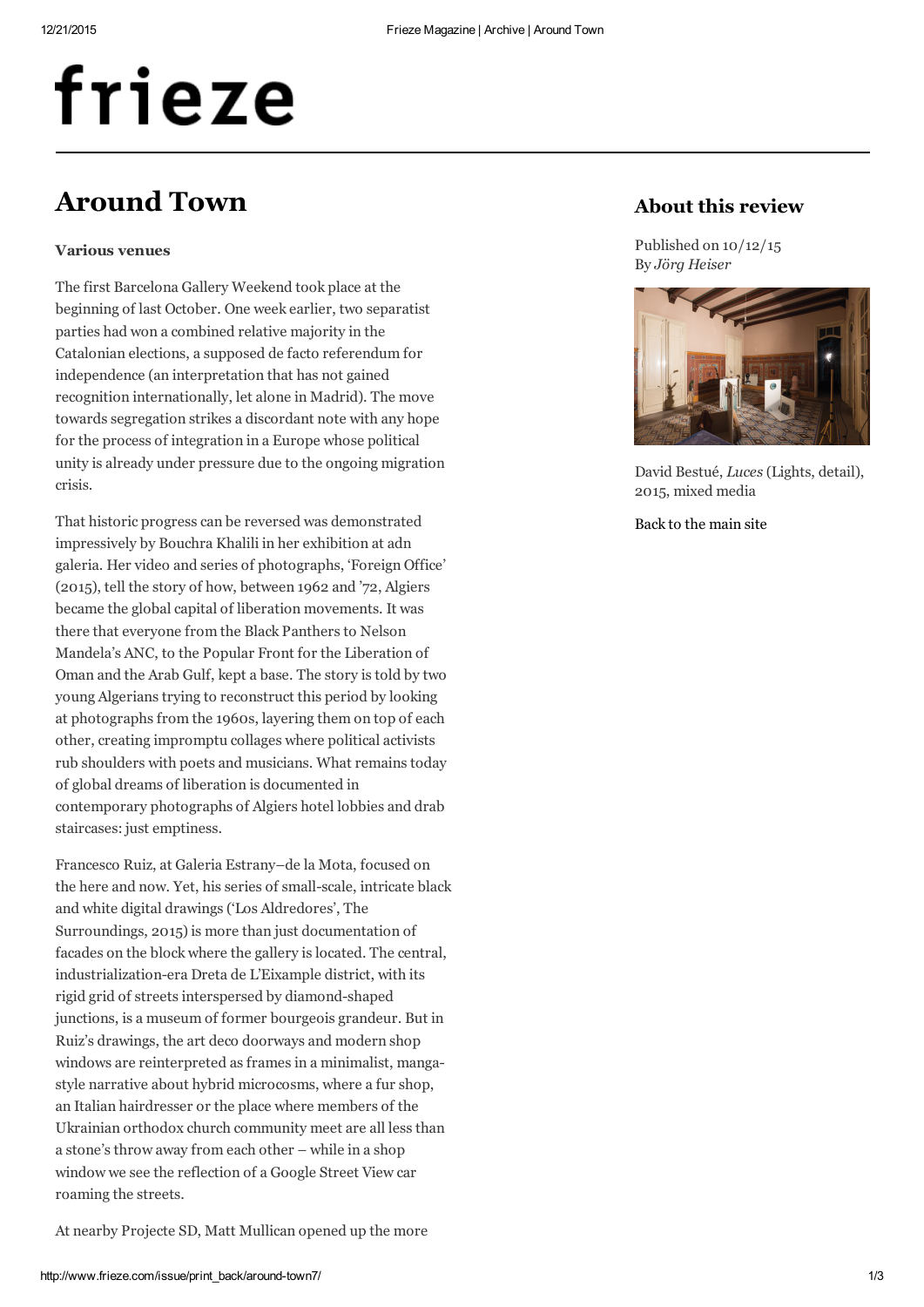than 600 pages of his diary of collages on paper (Untitled [The Meaning of Things], 2015) to create a half-systematic, half-intuitive encyclopedia of online imagery. The small pictures, stuck on A4 pages and hung in a large grid, range from the violent and sexual (war, porn) through the icky (peanut-butter lips) to the banal (getting up, working, eating, TV, sleep). Mullican responds to each of these pictures with a calligraphic gesture, surrounding them with half-voluntary squiggles and symbols indicating, for example, visceral intensity (electric bolts emanating from a press button). What emerges is an apt portrait of our era's pleasures and traumas, created with the artist's subjective desires and reactions as compass.

For the short ride to the L'Hospitalet district, no compass was required. The beautiful industrial building to which Nogueras Blanchard have recently relocated provided a fittingly elegant backdrop to the gallery's inaugural exhibition: a cabinet of witty curiosities provided by Croatian conceptual veteran Mladen Stilinovic´. Especially striking was his Little Papers (1992), a pinboard full of empty notes, as if a gracious (or tyrannical?) god had erased all pending tasks.

David Bestué's exhibition in the director's house on the site of a defunct ceramics factory took the whimsical and witty and ran with it. Commissioned as one of five projects for 'Composiciones' (Compositions) – the official Gallery Weekend fringe programme curated by Latitudes, the Barcelona-based duo of Mariana Cánepa Luna and Max Andrews (a contributing editor to this magazine) – Bestué told a persuasive story as much about the site itself as about the history of mankind. Each room emblematized a different era, tracing the evolution of artificial light, from simple candle through gas lamp to light bulb to LED, and pairing the different fixtures with sculptural collages that combined findings from the ceramics factory such as faux-ancient vases with, say, a large plastic-skinned sausage.

Back in the city centre, 'Composiciones' continued with a project by painters Pere Llobera and Rasmus Nilausen entitled 'Vera Icon' (2015), at Casa de la Misericordia, a former orphanage. Llobera's pictorial visions are somewhat reminiscent of Michaël Borremans's neo-romanticism, expressed for example in an elaborate self-portrait as a levitating figure in a thick forest that the artist literally scratched, virtuosically, into thick dust on a desk. These kinds of works rhymed surprisingly well with Nilausen's deadpan Philip-Guston style, maybe best exemplified by huge paper tongues hung in an otherwise empty wardrobe. This house was humorously haunted.

Meanwhile, institutional shows proved a mixed bag. Michael Snow's retrospective at La Virreina Image Centre showed the breadth of the work of an artist otherwise famous for one pioneering film (the 45-minute-zoom Wavelength, 1967): his taste for experiments in eroticism and humour, for instance,